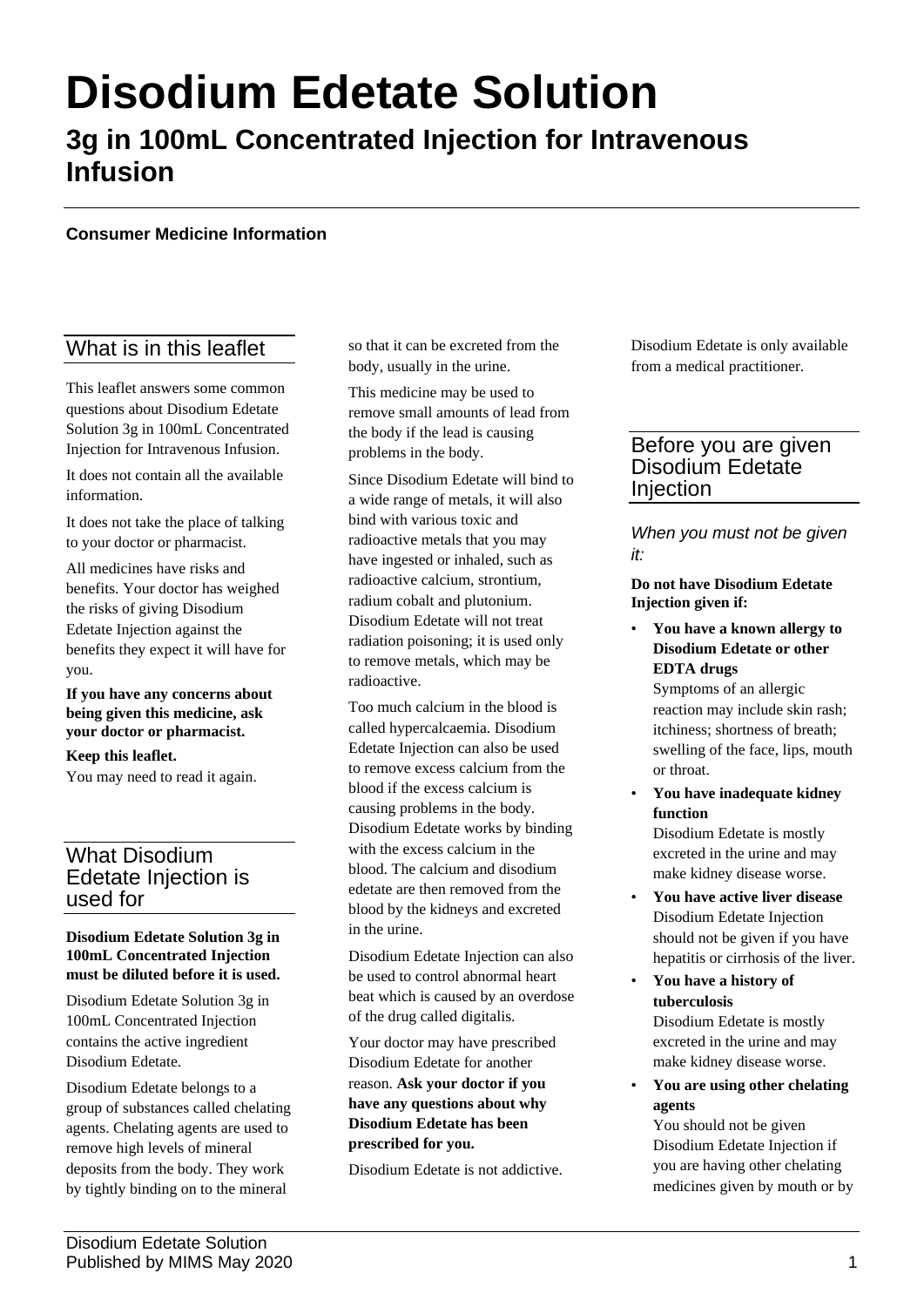injection, unless your doctor recommends it.

• **The contents of the bottle have not been diluted before injection**

Disodium Edetate MUST be diluted before injection.

- **• The solution for injection is not clear or contains particles**
- **The solution has not been prepared on the same day as it is to be given**

Significant changes in acidity can occur in the diluted solution if it is not used on the same day as preparation and this can be harmful to you.

- **• The packaging is torn or shows signs of tampering**
- **The expiry date (Exp.) printed on the pack has passed** If you have this medicine after the expiry date, it may not work and it may be harmful to you.

#### **If you are not sure whether you should have Disodium Edetate Injection given, talk to your doctor.**

# *Before you have it injected:*

If you have any of the following medical illnesses or conditions, you must tell your doctor. Your doctor will discuss the risks and benefits of using Disodium Edetate Injection if you have any of these illnesses or conditions.

- **• Tell your doctor if you have had an allergy to any of the ingredients in this medicine, any other medicines or any other substances, such as foods, preservatives or dyes**
- **• Tell your doctor if you have or have had kidney disease or problems passing urine.**
- **• Tell your doctor if you have high blood pressure**
- **• Tell your doctor if you have a history of heart failure or heart disease**
- **• Tell your doctor if you have a history of seizures or epilepsy**
- **• Tell your doctor if you have a history of Tuberculosis**
- **• Tell your doctor if you have low levels of calcium or potassium in the blood**
- **• Tell your doctor if you are pregnant or intending to become pregnant**
- **Tell your doctor if you are breastfeeding or are intending to breastfeed** Your doctor will discuss the risks and benefits of using Disodium Edetate Injection

**If you have not told your doctor about any allergies you might have, tell them before you have Disodium Edetate Solution Injected.**

while pregnant or breastfeeding

# *If Taking Other Medicines:*

Tell your doctor if you are taking any other medicines, including medicines that you buy without a prescription from your pharmacy, supermarket or health food shop.

#### **Some medicines and Disodium Edetate Injection may interfere with each other. These include:**

- Medicines used to treat heart disease such as Digoxin;
- Other Chelation Medicines such as DMPS, DMSA, D-Penicillamine;
- Anticoagulants;
- Vitamin and Mineral Supplements

These medicines may be affected by Disodium Edetate Injection, or may affect how well it works. You may need to take different amounts of your medicine, or you may need to take different medicines. It is recommended you stop taking any mineral supplements 24 hours before Disodium Edetate Injection is given. Your doctor will advise you about this.

Your doctor or pharmacist has more information about medicines to be careful with, use correctly or to avoid while you are being treated with Disodium Edetate.

# How Disodium Edetate Injection is given

**Disodium Edetate Injection must only be given by a doctor or nurse.**

Disodium Edetate 3g in 100mL Solution is a Concentrated Injection and must be diluted with a compatible intravenous solution before use.

Other medicines will be mixed with Disodium Edetate before it is given to you.

It will then be infused intravenously (slowly injected into a vein) by your doctor. Your doctor will decide the best way to do this.

Disodium Edetate Solution for Injection must be used on the same day it is mixed or diluted.

# *How much is given:*

Your doctor will tell you how much Disodium Edetate Injection will need to be given and for how long it is to be given. This is determined by many factors including your body weight and your medical condition.

The maximum dose in any 24-hour period is 3 grams.

#### **Follow all directions given to you by your doctor carefully.** They may differ from the information contained in this leaflet.

### *How long to use it:*

Each person will respond differently to Disodium Edetate Injection.

Treatment times will differ depending on the reason for prescribing Disodium Edetate Injection.

Your treatment using Disodium Edetate Injection will be individually tailored to your needs by your doctor. It is usual that several treatments may be necessary. Each treatment may take 3-4 hours, however your doctor will advise you as to the length and frequency or treatment.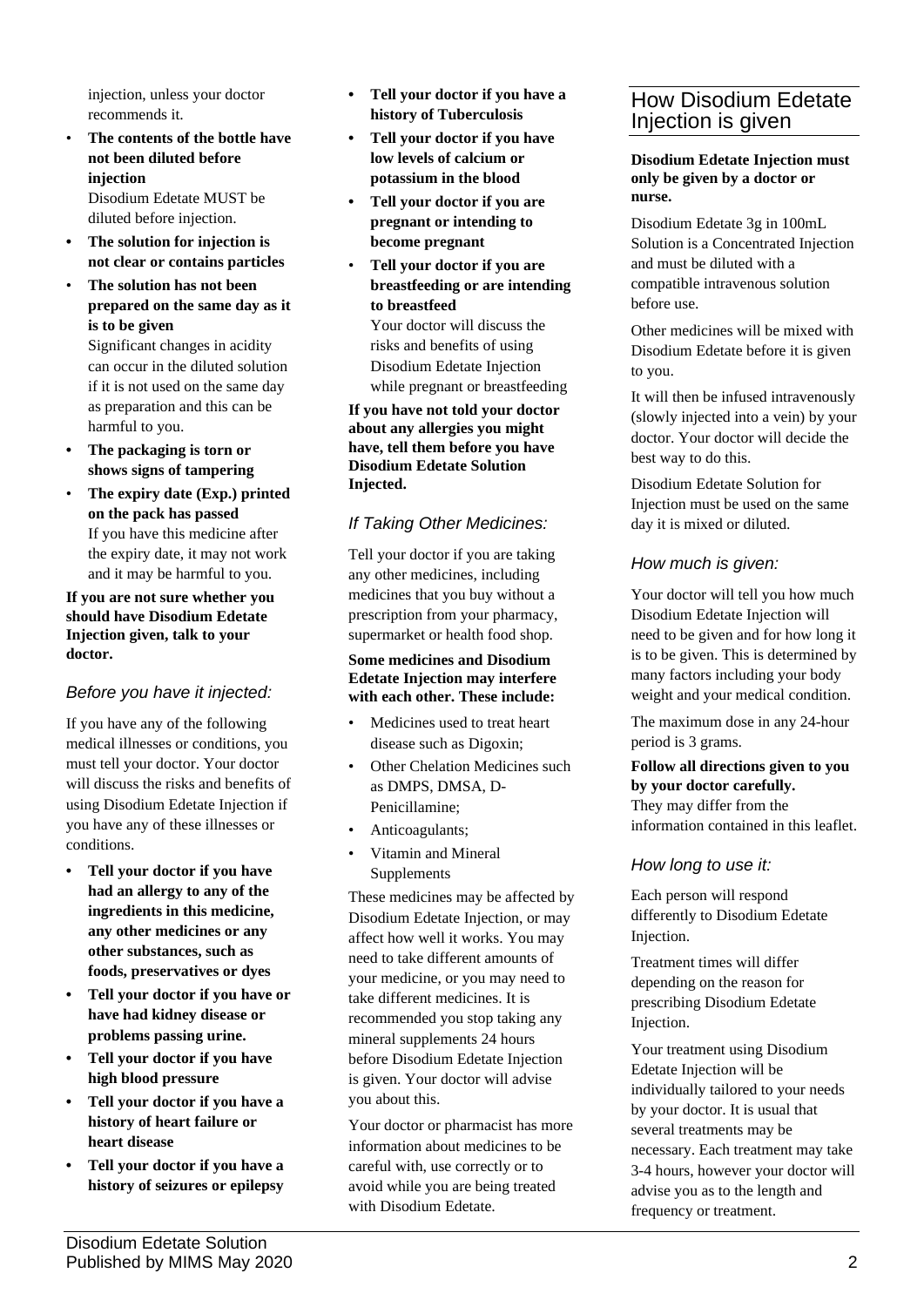#### *If you forget an appointment or need to change an appointment:*

You will need to make another appointment as soon as possible.

#### **If you are not sure what to do, contact your doctor or pharmacist as soon as possible.**

### *If too much is given (overdose):*

Your doctor should be the only person to inject Disodium Edetate Solution, so an overdose is not likely to occur.

**But if you think that you or anyone else may have been given too much Disodium Edetate Injection immediately telephone your doctor or Poisons Information Centre (telephone 13 11 26) or go to accident and emergency at your nearest hospital. Do this even if there are no signs of discomfort or poisoning.**

**Immediately contact your doctor or nurse if you notice the following symptoms of an overdose:**

- Abdominal cramps
- Shortness of breath or difficulty breathing
- Irregular heartbeat
- Confusion, mood or mental changes
- Muscle cramps in hands, arms, feet, legs or face
- Numbness and tingling around the mouth, fingertips or feet
- Shaking or tremors
- Convulsions, fits or seizures.

# While you are being given Disodium Edetate Injection

# *Things you must do:*

**• Tell all doctors, dentists and pharmacists who are treating you that you are being treated**  **with Disodium Edetate Injection.**

- **• If you are about to be started on any new medicine, remind your doctor and pharmacist that you are being treated with Disodium Edetate Injection.**
- **• Tell your doctor if you become pregnant while being treated with Disodium Edetate Injection.**
- **• Tell your doctor if you feel that giving Disodium Edetate Injection is not helping your condition.**

Disodium Edetate treatment must be monitored very closely by your doctor. You may need to have regular blood tests and urine tests, and have your blood pressure checked regularly.

Be sure to keep all appointments with your doctor so that your progress can be checked.

#### *Things you must not do:*

- **• Do not inject Disodium Edetate Solution yourself.**
- **• Do not take any other medicines, whether they require a prescription or not, without first telling your doctor or consulting a pharmacist.**

### *Things to be careful of:*

**Be careful driving or operating machinery until you know how Disodium Edetate affects you.** This medicine may cause dizziness, light-headedness or weakness in some people. If you have any of these symptoms, do not drive, operate machinery or do anything else that could be dangerous.

# Side effects

**Tell your doctor or pharmacist as soon as possible if you do not feel well while you are being given or** 

#### **treated with Disodium Edetate Injection.**

Disodium Edetate helps most people but it may have unwanted side effects in a few people. All medicines can have side effects. Sometimes they are serious, most of the time they are not. You may need medical treatment if you get some of the side effects.

**Ask your doctor or pharmacist to answer any questions you may have.**

#### **Tell your doctor or nurse if you notice any of the following and they worry you:**

- Skin irritation and/or pain around the area of injection
- Bruising around the area of injection
- Stomach cramps
- Diarrhoea
- Dizziness or light-headedness
- A general feeling of being unwell

The above list includes the more common side effects of this medicine.

#### **Tell your doctor or nurse as soon as possible if you notice any of the following**

- Headache
- Tingling feeling or pins and needles, numbness or prickling feelings
- Temporary numbness of the mouth, or temporary numbness anywhere else
- Fever
- Burning, crawling or itching feeling
- Sores in the mouth and on lips and dry scaly skin

The above list includes serious side effects that may require medical attention or hospitalization.

#### **Tell your doctor immediately, or go to accident and emergency at your nearest hospital if you notice any of the following:**

- cloudy urine or changes in your urination habits
- unexplained back pain